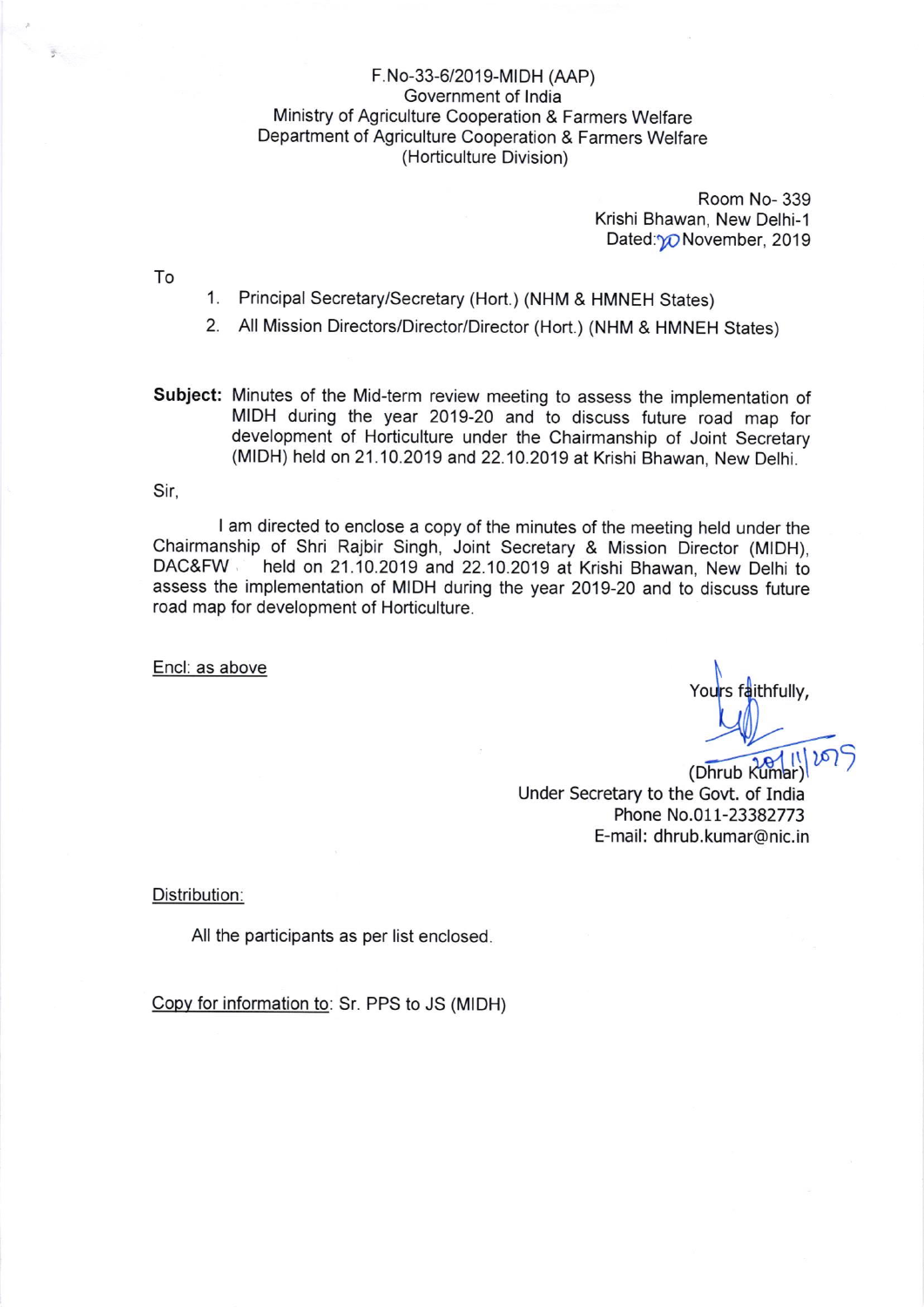Minutes of the Mid-term review meeting to assess the implementation of MIDH during the year 2019-20 and to discuss future road map for development of Horticulture under the Chairmanship of Joint Secretary (MIDH) held on 21.10.2019 and 22.10.2019 at Krishi Bhawan, New Delhi.

A meeting was held under the Chairmanship of Shri Rajbir Singh, Joint Secretary (MIDH) on 21.10.2019 and 22.10.2019 to assess the implementation of MIDH during the year 2019-20 and to discuss future road map for development of Horticulture. List of participants is at Annexure.

At the outset, the Chairman welcomed the participants and requested to make the presentation regarding the progress made during the current financial year. Presentations were made by the representatives of State Governments and decisions taken during the course of the meeting are summarized below:

## 1. Jammu & Kashmir:

 $\leq$ 

- . lt was requested that the minutes of the SLEC regarding inclusion of Saffron Mission under regular Annual Action Plan 2019-20 may be furnished.
- . SHM was directed that the funds to be released for the residual activities under Saffron Mission may be fully utilized by 31.03.2020.
- . Progress data on web portal up to September,2019 should be submitted by SHM.
- . SHM was requested to submit the pending utilization certificate and submit request for the first release 2019-20 at the earliest.

#### 2. Uttarakhand

- SHM informed that the 1<sup>st</sup> instalment released by Government of India yet to be released by State Government. Therefore, a D.O. Letter is to be sent to State Government from the level of JS (MIDH).
- SHM confirmed to submit the request for release of  $2^{nd}$  instalment by 15.11.2019.
- . SHM was requested to pay focus on accreditation of nurseries.

### 3. Assam

- SHM was directed to utilize the funds of  $1<sup>st</sup>$  instalment released during 2019-20 latest by 30.11.2019.
- It was directed to resolve the issue regarding non implementation of PFMS and should start PFMS by this month only.
- SHM was directed to reconcile the progress data under Protected Cultivation and Post Harvest Management.

#### 4. Manipur

- . lt was informed by the state that there is an issue regarding release of funds from the State Treasury. Therefore, a D.O. Letter is to be sent to State Government from the level of JS (MIDH).
- . Slate was advised to reconcile the information about the funds available with the State.
- SHM was directed to take necessary action for accreditation of nurseries in view of the Model Nursery Act to be enacted soon by the Ministry.
- SHM was advised to plan the activities under the Annual Action Plan as per the season and phase out the activities throughout the year.